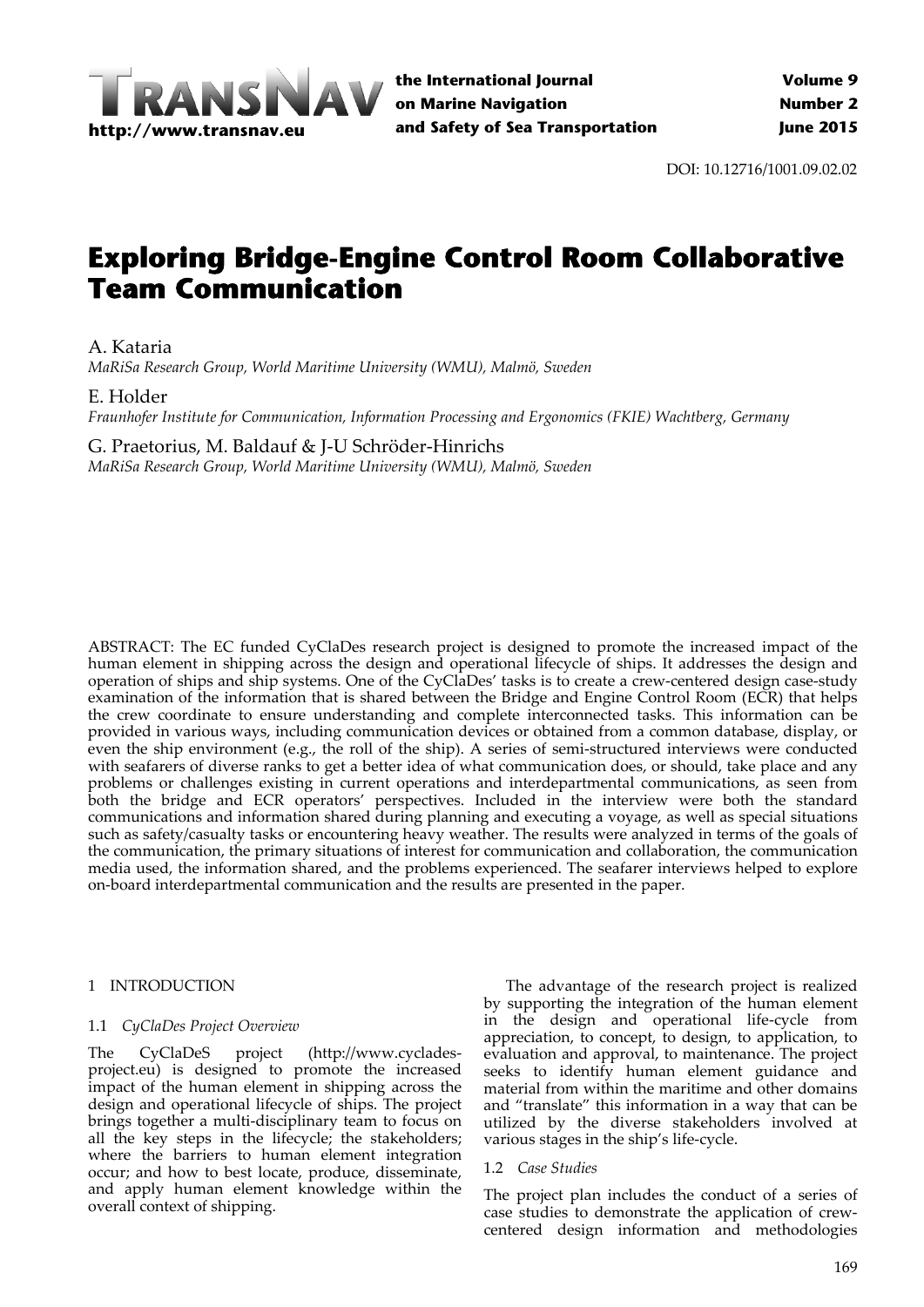collected from the maritime and other domains. Four primary focal areas were chosen for case studies to address a variety of shipboard areas, work types and work environments and the different methods that could be applied to these. These included: Control room environments, Control panel design, design for<br>accessibility, and novel applications. Novel accessibility, and novel applications. Novel applications included adaptive automation to<br>mitigate fatigue and communication and mitigate fatigue and communication collaboration processes.

Communication and collaboration between the bridge and ECR, the two control centers of the ship, was selected as the focus for this particular case study. Problems and misunderstandings were reported by seafarer members of the project consortium and anecdotal evidence collected by project members in prior research. The goal of the case study was to objectively examine coordination between the two control centers to describe the communication and coordination that takes place, verify existing problems and to identify potential solution concepts in order to demonstrate a crewcentered design methodology.

The first step in this process was to conduct a series of semi‐structured interviews with seafarers of different ranks to get a better idea of what communication does, or should, take place and any problems or challenges existing in current operations, as seen from both the bridge and ECR operators' perspectives. These results are reported in the following sections. A second goal of the case study interview was to evaluate the methodology for applicability to the maritime context and determine if an interview template or other guidance could be provided for future work concerning maritime communication and collaboration.

## 2 THEORECTICAL UNDERPINNINGS

## 2.1 *Select Literature*

Coordination of activities is largely achieved through communication in large socio‐technical systems such as ocean going ships (Flin, OʹConnor, & Crichton, 2008). The environment onboard can be classified as a complex environment, characterized by task distribution across ship's personnel and availability of technology as permissible and embedded in the organizational structure (Hetherington, Flin, & Mearns, 2006). Technology mediated communication therefore plays a pivotal role in coordinating work between participants.

The concept of *joint activity* put forth by Clark (1996) is useful in inter departmental communication onboard. *Joint activity* is defined by Clark as an *activity carried out by an ensemble of people acting in coordination with each other*.



Figure 1. Adapted from Joint Activity (Klein et al., 2005)

*Joint activity* is facilitated and realized with the help of three basic components, namely – *criteria, requirements* and *choreography* (Klein, Feltovich, Bradshaw, & Woods, 2005). *Intention* and *interdependence* are the two main *criteria* of a joint activity. Participants should have the intention and commitment to participate in the activity and interdependence requires participants to coordinate and align their individual goals for profitable outcomes for the participants.

*Interpredictability* of actions and *common ground* between participants are the prerequisite *requirements* of a joint activity. Adaptability to the ongoing process requires interpredictability i.e. the ability to predict and/or foresee the actions and reactions of other participants in the joint activity. Common ground refers to the common knowledge, beliefs and assumptions of the participants in the activity. It facilitates communication and coordination between<br>the participants. Common ground accords the participants. Common ground communicative competence to the participants and therefore eases the communicative burden due to the common stock of knowledge. Task/work/industry‐ specific technical jargon which enables participants to understand each other while working together in the joint activity is an example of common ground.

The final component of a *joint activity* is *choreography* of the activity which comprises – *joint actions, signaling, and coordination* and can come with accompanying *costs* for one or more of the participants. Participants need to signal their intention and coordinate their joint actions to ensure success of the joint activity. At times one or more participants may have to postpone their individual personal goals in order to achieve the joint goals. This implies that choreography of joint actions may come with attendant costs wherein common goals are prioritized over individual ones.

*Joint activity* is essential with regards to training in inter-departmental communication. It is only when its prerequisites, namely *requirements*, *criteria* and *choreography* are met that we have the ground ready for a successful joint activity between the participants. Noteworthy is that *joint actions* do not imply *joint activity* as they are but a part of *choreography* within the overall activity. For a successful joint activity to take place, participants need to be aware of its components and their role in the overall scheme of things to ensure a successful outcome. In this respect,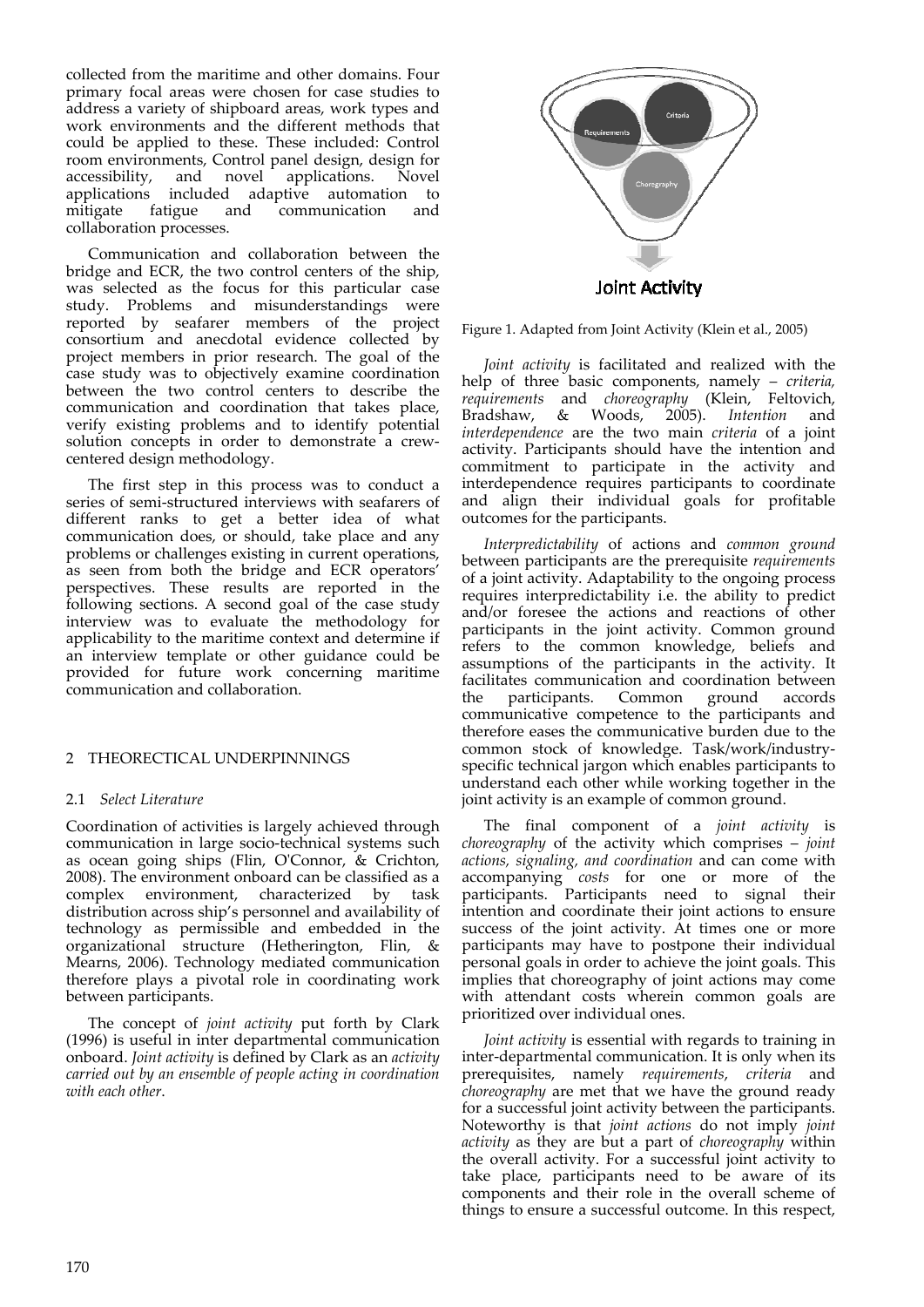the authors argue that connecting *joint activity* to training is beneficial.

Literature on communication in shipping has<br>hitherto not focused on inter-departmental on inter-departmental communication between the bridge and the engine room on‐board and this paper makes good this need. Communication in shipping has been studied in the context of the Vessel Traffic Service (VTS) (Froholdt, 2010; Kataria, 2012; Kataria & Praetorius, 2014). Communication as a key issue in multilingual crews emerged in the ethnographic research undertaken onboard by researchers as part of the larger research project on transnational seafarer communities (see Sampson & Zhao, 2003).

Most literature on interdepartmental communication and collaboration is in the discipline of Management with a focus on product development and the bottom line. Interdepartmental integration was found to have positive implications for product development performance (Kahn, 1996). The author differentiates between interaction and collaboration and goes on to identify that while both interaction and collaboration have a positive effect on product development performance, collaboration has a greater impact and it facilitates interdepartmental integration while interaction could be limited to meetings and documentation of information exchange.

Interdepartmental interactions have been found to have an impact on product quality (Menon, Jaworski, & Kohli, 1997). Interdepartmental conflict and connectedness affect product quality and interdepartmental connectedness has been identified as more important for product quality in turbulent market and technological conditions. The study results also indicated that leadership characteristics, reward system and organization structure influence interdepartmental interactions.

In one study, pro‐social value orientation in employees was identified as having an impact on concerns for the goals of the organization and other departments and led to the increased likelihood in problem solving behavior during interdepartmental negotiations (Nauta & De‐Dreu, 2002).

Collaboration capability has been defined as *the actor's capability to build and manage network relationships based on mutual trust, communication and commitment* and has been identified as a prerequisite for the creation of a sustainable competitive advantage and can be considered as an integrative concept (Blomqvist & Levy, 2006).

The concept of *joint activity* and literature from management can help contextualize and unpack interdepartmental collaborative team communication on‐board oceangoing vessels.

#### 3 METHODOLOGY

## 3.1 *Interview*

A total of 20 semi‐structured qualitative research interviews were conducted exploring the information exchange between the bridge and the Engine Control Room. An interview guide was developed that helped

to explore, not only the the standard communications and information shared during planning and executing a voyage between the departments, but also, special situations such as safety/casualty tasks etc. The goal of the interviews were to get a better idea of what communication does, or should, take place and any problems or challenges existing in current operations, as seen from both the bridge and ECR operators' perspectives.

The interviewees were deck and engine officers of management rank with the exception of one Cadet who was somewhat limited in providing informed opinions by virtue of a lack of experience.

Table 1. Interview Participants \_\_\_\_\_\_\_\_\_\_\_\_\_\_\_\_\_\_\_\_\_\_\_\_\_\_\_\_\_\_\_\_\_\_\_\_\_\_\_\_\_\_\_\_\_\_\_

| Interviewee number | Seafaring Rank           |
|--------------------|--------------------------|
| 1                  | Chief Officer            |
| 2                  | Captain                  |
| 3                  | 1 <sup>st</sup> Officer  |
| $\overline{4}$     | Naval officer            |
| 5                  | Chief Officer            |
| 6                  | Chief Officer            |
| 7                  | Chief Officer            |
| 8                  | 2 <sup>nd</sup> Officer  |
| 9                  | 2 <sup>nd</sup> Officer  |
| 10                 | Captain                  |
| 11                 | 2 <sup>nd</sup> Officer  |
| 12                 | Chief Officer            |
| 13                 | 2 <sup>nd</sup> Officer  |
| 14                 | Deck Cadet               |
| 15                 | 3rd Officer              |
| 16                 | 2 <sup>nd</sup> Engineer |
| 17                 | 2 <sup>nd</sup> Engineer |
| 18                 | <b>Chief Engineer</b>    |
| 19                 | Naval Commander          |
| 20                 | Master Mariner-Pilot     |

## 3.2 *Data Coding in CAQDAS*

Emergent themes in the interview data have informed the thematic in‐vivo coding of the interview transcripts. The data was coded and themes and patterns in the data were identified. The primary<br>purpose of exploring interdepartmental purpose of exploring interdepartmental communication on‐board was to explore the goals of communication between the two departments, the purpose of communication, the situation/scenario necessitating the communication, the media used in the interaction, the information shared during the communication and the problems, if any, experienced during the communication process.

The data was thematically grouped and further micro coded into 27 codes as appropriate. The results revealed the diverse purposes of bridge‐engine room communication according to the interviewees; they<br>further identified key inter-departmental further identified key inter-departmental communicative acts; the various safety and time critical situations and events in a voyage requiring interdepartmental communication; the tools and strategies that support communication; they also gave their input on the design of communication tools and on‐board systems; their opinions of interdepartmental communication; perceived interdepartmental culture; suggestions and solutions for improving communication. The interviewees also reflected upon whether a common language was required for bridge‐ ECR communication; they further mentioned the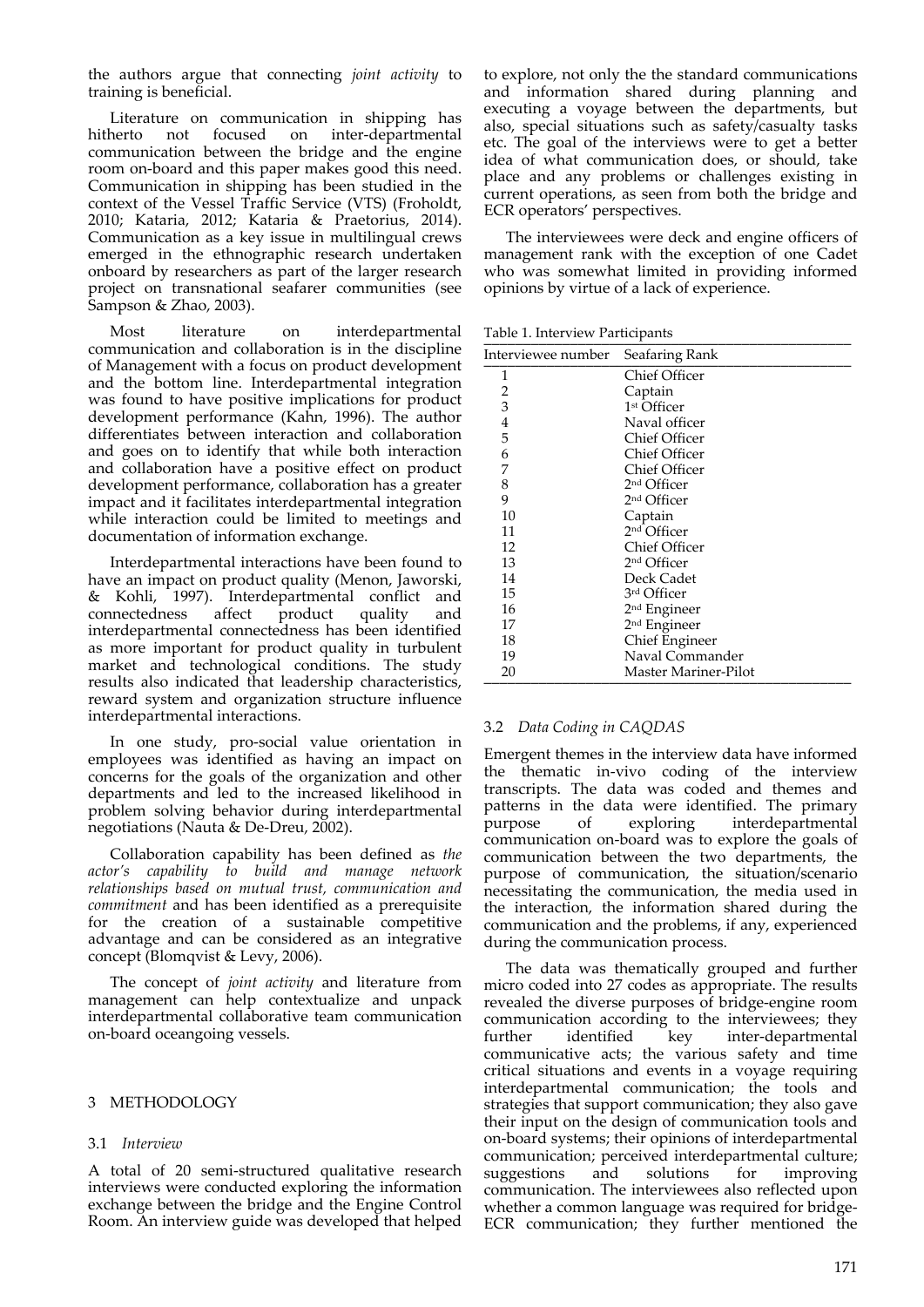organizational/ on‐board policy for interdepartmental communication; the interviewees identified the information required by the bridge from the engine control room and vice versa in their daily work<br>interactions; the interviewees provided their the interviewees perception on the presence of the Chief Engineer on the bridge as well as on the installation of CCTVs in the engine control room and on the bridge for joint and shared awareness. The interviewees also gave their opinions regarding the installation of the engine control room panel on the bridge. The interviewees perceived a fissure between the two departments; they reflected on the miscommunication between the two departments that can sometimes take place. The role of leadership was identified in improving interdepartmental communication, which is in line with management literature on the subject. The importance of empathy and an appreciation for the work of the other department was noted by the interviewees in improving bridge‐engine room communication on‐board which has parallels with pro‐social values in management literature. Direct face to face meetings between the Chief Engineer and the Captain were considered beneficial for promoting collaborative team communication on‐board as it would set an example for the personnel to follow suit. The interviewees also reflected on multinational, multilingual crews and the impact on interdepartmental communication, if any. The following section discusses the results of the research in greater detail.

# 4 RESULTS AND DISCUSSION

The results were divided into 6 main sections to highlight the core types of information that should be sought out in most communication and collaboration situations. It was thought that if novice designers were not able to adapt the detailed template, then at least the categories could focus the interview on the key information required and provide examples of content for guidance. The results are discussed in the following sub‐sections.

## 4.1 *Goals of the communication*

There were three main goals of the bridge‐ECR communications. The first was to prepare the vessel to be ready or available, for example to maneuver, respond to orders, bunker, or allocate power. The second was to be prepared and to respond effectively to accidents, incidents, and failures. The third was to alert the other control center concerning situational variables, such as weather, maintenance, delays, pilot onboard, etc. The goals of the interdepartmental interaction inform the communication scenarios that can be further explored by the concept of *joint activity* (Klein et al., 2005) to inform interdepartmental communication training.

## 4.2 *Situations of interest for coordination and communication*

The purpose of bridge‐engine room communication is primarily business‐related, focusing on the routine communications and communications required during key events in a voyage. These included examples such as the departure and arrival phases due to the coordinated checklists and constraints such as the significant advance notice required to complete tasks such as switching fuels. This also included communications for events that affect propulsion, such as when the tugs are attaching or towing. Approaches to shallow water or dangerous areas were also important because then maneuvering becomes more time critical as there is a need to be prepared for an accident or incident and the potential need to manually operate the engines. Incidents or maneuvering where more power might be required were also reported as important. These could include for example collision avoidance, anchoring or berthing and any other incident where more power or maneuvering might be required (e.g., crowded areas—fishing, separation zone, port areas). One interviewee noted that immediate anchoring during collision avoidance caught him by surprise as the engines need time to adjust. Another interviewee reported having to coordinate to control the revolutions per minute (RPM)s when slow steaming.

Problems with the machinery, such as blackout or other power/engine failure, were listed as situations where coordination is important but challenging. It was noted that it is also important to know when the engine room is really busy in order to time communications better (i.e., there is no one there to answer the phone). Another example given was trying to start engines, as not all control is in one place (bridge or ECR). Also included was coordination for accident, incidents, or groundings to understand the damage situation, as well as the maneuvering needs and options.

Communication can also be required when coordinating electrical power availability, generator, or pump requirements. Delays to the schedule (e.g., strong current, traffic, pilot delay, etc.) should also be communicated. Bunkering and ballasting operations were also reported to require communication and coordination, especially if under time pressure.

For dredging operations it was reported that it could be helpful to have the chief engineer up on the deck to have a better view and understanding of the situation and to coordinate directly with the engine department. Overall, it was noted that with automated engine rooms the communication is mostly just reporting.

The interdepartmental communication situations on‐board fulfill the requirements of *interdependence* and *intention* of a *joint activity* (Klein et al., 2005) as the situations require the participants to commit with intent to cooperating in the activity to have a favourable outcome. *Interpredictability* and *common ground* between the participants can be facilitated with the development of novel solutions, which would also aid the *chorography* of the joint activity through *joint actions, signaling* and *coordination*. The concept of *joint activity* needs to be utilized to inform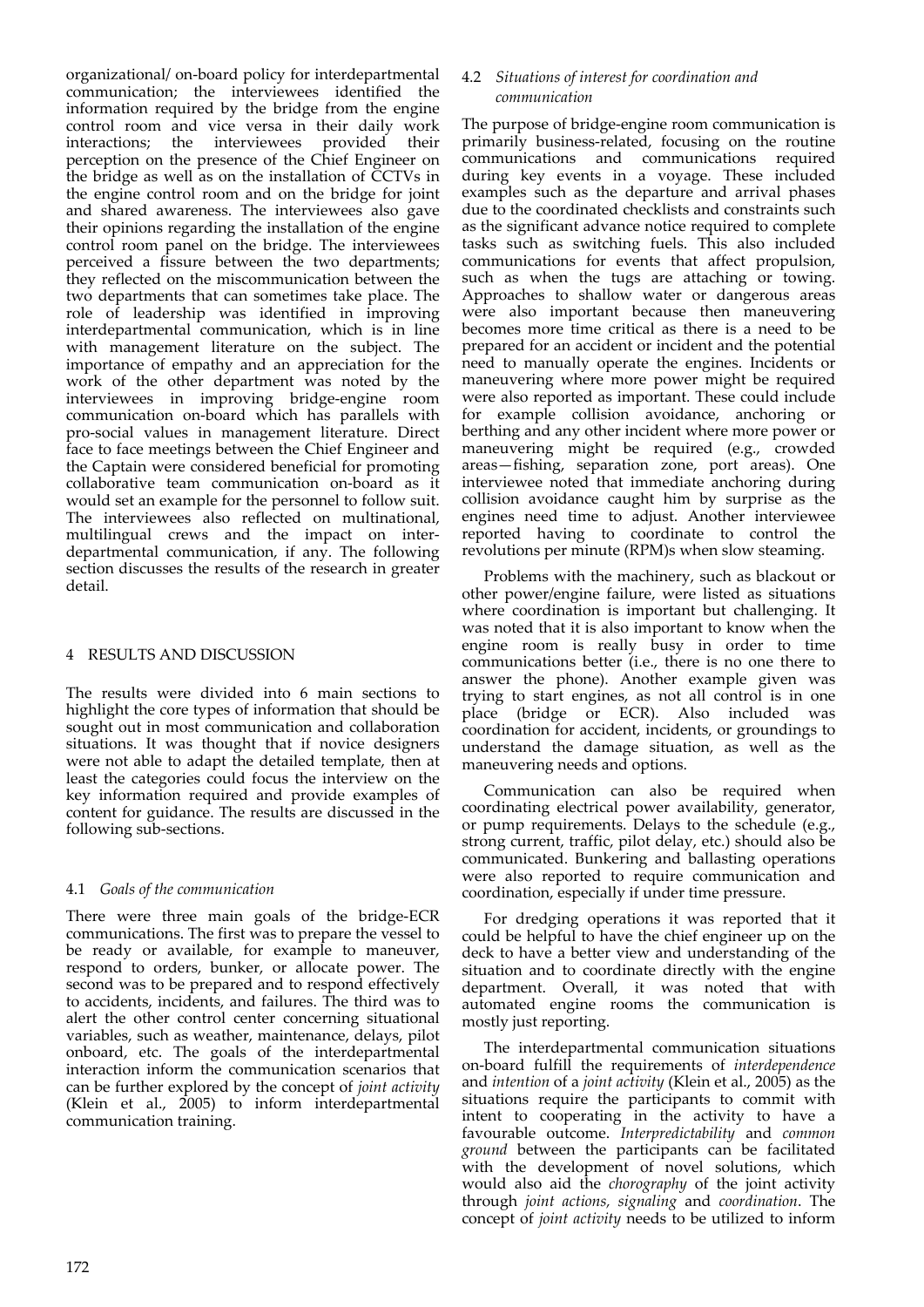training for interdepartmental communication in diverse scenarios facing the personnel onboard.

## 4.3 *Communication media:*

The key tool used for bridge‐ECR communication is the telephone and other tools like the VHF, walkietalkie, citophone, a voice tube, telegraph, speakers; paper messages, including instructing a person to run up and down between the departments are used as appropriate in facilitating inter‐departmental communication. By far the telephone was reported as the preferred choice of communication, which often included a direct line from the bridge to the ECR and sometimes included various telephone sets mounted around the engine room. The walkie‐talkie was reported to be used but that it does not work in the engine room and its use is difficult due to noise and distortion. The chief engineer often also meets in person with the bridge, for example before arrival or when problems happen. The intercom was also noted to have the advantage that everyone can hear the conversation and it can also be used hands‐free to allow work to continue. This was only reported by a naval mariner though and not from merchant mariners.

Included in this discussion of how the control centers communicate was the concept of positioning the chief engineer officer on the bridge with an ECR mimic panel as is becoming standard practice on some ships. The mariners interviewed provided mixed opinions on having an engineer directly on, or close to, the bridge in general. Positive factors included: some reported that having the chief/watch engineer on the bridge improves the communication between bridge and engine department (e.g., as an interpreter), a better understanding of the other department's situation and mutual tasks, the ability for the engineers to provide information directly to the bridge and see the non-verbal reactions, and more of a team feeling. Negative factors included: the engineer on the bridge can feel frustrated by not being able to see and interact directly with the other engineers; especially in emergency situations the chief engineer often needs to be back down in ECR quickly and have direct interactions with the personnel there; confusion and distraction by having two concurrent tasks in one room; and increasing the number of alarms experienced in the bridge area which is an already existing problem. It was also noted that the ECR console on the bridge often only gives a restricted view of the operational status of the machinery (e.g., single windows that have to be viewed in isolation) and not the overview that is desired by the engineers. Taking the chief/watch engineer out of the engine room can also leave the rest of the engineers feeling even more isolated.

# 4.4 *Examples provided of information shared*

Each mariner provided examples of the types of information shared and just the trends and not the detailed list are included here. The communication mostly focusses on rpm, speed, pressure, air, valves and the information required to make the engine ready for ensuing maneuvers or prepare for

upcoming demands (e.g., auxiliary engines, bow<br>thrusters). The purpose of bridge-ECR thrusters). The purpose of bridge‐ECR communications is largely linked to the requirements of the bridge and to safety and time critical situations at sea. Additional items included examples such as pre‐departure discussion, stability and trim calculations, delays and changes to the schedule, critical maintenance that impacts the other department, power and pressure demands throughout the ship, and administrative issues such as drills and meetings. There can be a difference depending on if the engine room is manned or unmanned as well, and notice must be provided if the status changes or someone is in the machinery spaces.

## 4.5 *Problems with communication and coordination*

The mariners also reported the problems that they<br>had experienced with communication and had experienced with communication and coordination. A lack of advanced warning and updates was one type of problem experienced and was seen to include misunderstandings and miscommunications (e.g., forgotten communications). An example given was with the 1 hour notice required to slow down the engines for maneuvering and to pick up the pilot. In the example given the pick‐up time got changed but was not communicated well with the engine room resulting in being unprepared and having to repeat the maneuver. This forgetting can take place, both across departments and within the departments.

One group of problems involved a lack of understanding of the other group's job and context, such as how the engines work, what engineers do, and the concerns the bridge has. Bridge officers noted that they do not always know the difficulties and concerns for engineers related to a maneuver such as when they want to go from full ahead to full astern. Another example was given where after a maneuver the engineers might ask as to why so many engine orders were required. There can also be a difference in priorities in the two departments, namely concern for the engines vs. optimal speed or ship handling. The engineers noted that sometimes there may be some problems with the engines that the bridge does not completely understand and think the maneuver requests have higher priority.

Another group of problems was related to not knowing what was going on in the other department (e.g., are actions in process, is the other department really busy). One part of this is knowing when the other department is occupied in work and when to time the communications that are non-urgent. One example was the bridge needing to coordinate the pre‐departure checklist with the engineer at the same time that the engineers are very busy getting the engines ready for departure. The ECR officers reported not being able to see what happened on the bridge and often the upcoming situation (e.g., harbor and traffic) that might require maneuvers. The bridge reporting not knowing what is going on when they give an order and after a time see no change and get no call. It was also noted by the engineers that the situation can be even more exaggerated when there is a pilot onboard as the pilots have an even less understanding of the ship and the onboard situation.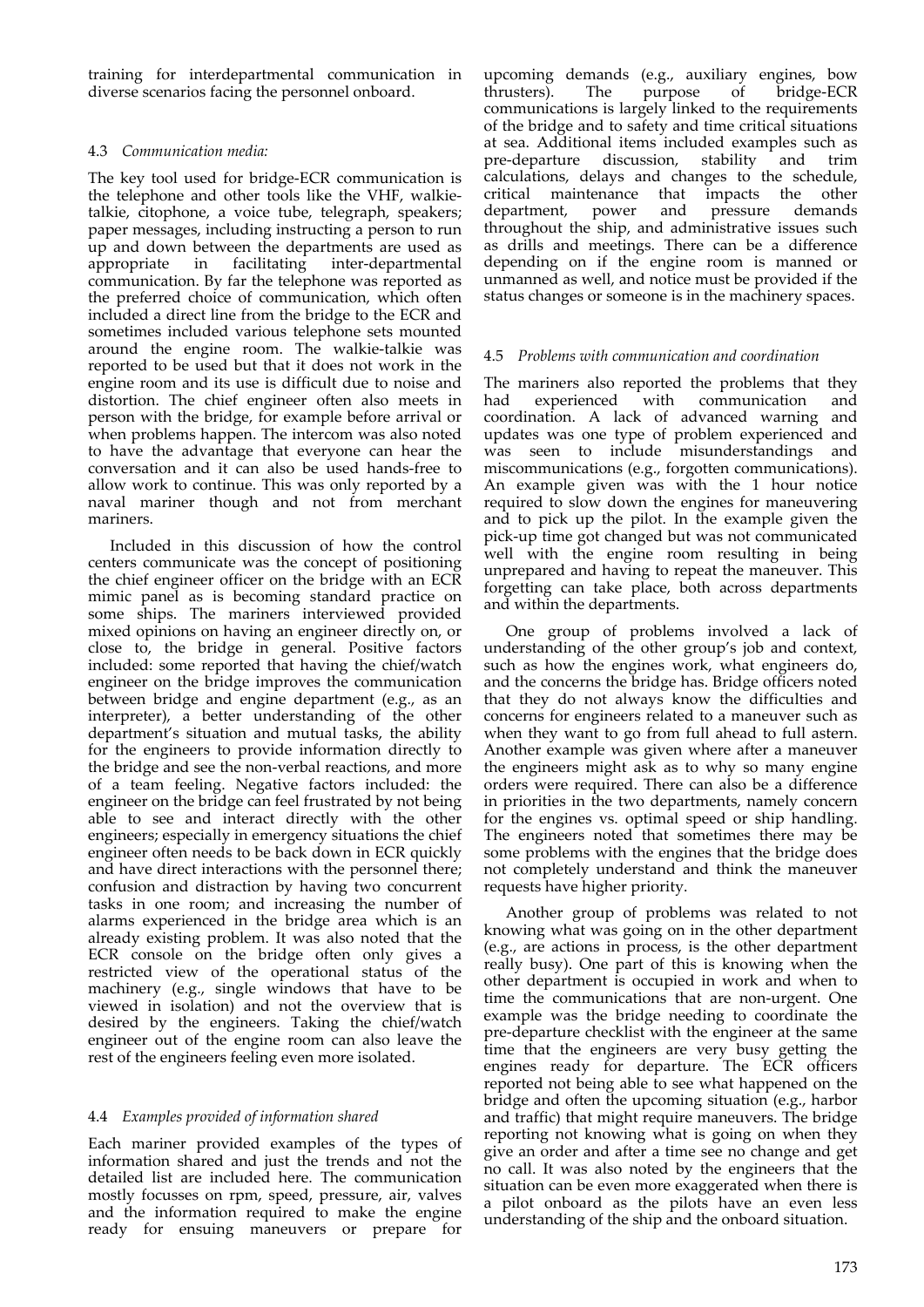A related problem was the engineers being unreachable, for example at times when all of the engineers are outside of the ECR, especially during unmanned periods where a single engineer has a lot of room to cover. It was further noted that the alert to a phone call is not distinct from other alerts and this can cause it to be ignored. Alarm and alert presentation was listed as a general problem as well.

There were also reports of inter-departmental culture clashes that can inhibit good coordination. The general issue appears to be that of a rivalry or status conflict where there are perceptions of the bridge officers in their nice white suits that are seen to get all the credit and blame the problems on the "blue collar" engineers. The control of the engines is seen as a way that the engineers can take back some of the status and power. One interviewee even referred to the division between the two as a 'huge Berlin wall'.

There were mixed reports of problems with multi‐ national crews. A couple of interviewees mentioned differences in nationalities clashing occasionally and some language issues but others noted that even when crews were of the same nationality the regional differences could come up. One interviewee also noted that in multinational crews it is usually for bigger companies and there is more of a system (regulated process) in place so that is better. Management literature on interdepartmental integration and collaboration and potential impact on product quality and competitive advantage is relevant here (see Kahn, 1996; Menon, Jaworski, & Kohli, 1997; Blomqvist & Levy, 2006)

## 4.6 *Potential solutions to identified problems*

The interviewees were also asked about their ideas for solutions to the problems they mentioned and ideas on how to improve communication and coordination in general. These will be expanded on as the project proceeds and priority solutions will be evaluated using human centered design techniques. Overall the solution concepts fall into 3 main categories: technologies that aid in communication or provide situational awareness (e.g., shared displays, CCTV, hands-free or portable devices), procedural improvements (more co-planning and joint activities), and training (team resource management training, cotraining, cross‐training).

Examples provided included providing shared displays (or parts of these displays or information content) to support a better understanding of the situation, as well as of the other department in general. These included displays such as providing ECR panels on the bridge or bridge chart displays in the ECR. The simple solution is to just provide an identical display or mimic but some thought should also be given to how the other department would use this information and if customization (e.g., de‐ cluttered display, alternative display format, or presentation of additional information) is warranted.

Discussion also included providing CCTV equipment to better see what is going on in the other department and when persons are available, or where they might be contacted outside the ECR. There were privacy issues included in this concept and, if implemented, having cameras in both the bridge and engine department's areas might be better to address both privacy and hierarchy issues. One interviewee suggested that this type of solution might be more appropriate for the chief engineer when he is in his cabin and ECR in unmanned. Another interviewee suggested that this might be helpful if the single person in the engine room (ER) was injured. This might also support another interviewee's problems with interpreting the dead man's alarm in the ER by providing a way to check on the status. This could allow both a quicker reaction and also assist in deciding to reset the alarm before it escalates. Another interviewee noted that in critical situations there would not really be any time to be looking at these monitors. It should be noted that ships have worked out rather sophisticated systems of hand signals for use when communicating via CCTV.

Another set of solutions involved including the engineers more in the planning process as this might address some of the personality/status conflicts and also provide improved shared understanding. Shared planning was reported as effective where the chief engineer signs off on the voyage plan and also has the information of when to expect the pilot or arrival at certain areas or places. It should be further considered if this information could then be provided as a physical reminder, or schedule, and also include any updates or changes. It was suggested that especially when first joining a ship the captain and chief engineer should meet and reach an understanding of responsibilities (what each person does  $-2<sup>nd</sup>$  engineer, chief officer, etc.).

Communication is an aspect of Maritime Education and Training (MET); and addressing interdepartmental communication in training, has been identified as one of the potential solutions in the study. Communication within the bridge team is addressed in IMO model course 1.22 (2002) on *'Ship Simulation and Bridge Teamwork'*, however hitherto there is no model course which specifically involves interdepartmental communication per se. The Bridge Team Management (BTM) and Bridge Resource management (BRM) and Engine Room Team Management courses are offered by private players and some public universities, but these exclusively focus within the departments and not between departments and there is no available IMO model course on these subjects.

Shipboard drills involve communication between crew and are conducted to meet the regulations enshrined in Safety of Life at Sea (SOLAS) (IMO, 1974, as amended) convention and competency requirements as laid out in the Standards of Training Certification and Watchkeeping (STCW) (IMO, 1978, as amended) convention, such as Regulation VI/2 on *'mandatory minimum requirements for the issue of certificates of proficiency in survival craft, rescue boats and fast rescue boats'* and Regulation VI/3 on *'…training in advanced firefighting'*. Drills in emergency preparedness do not specifically address the diverse scenarios in which the bridge and engine room communicate as they are largely concerned with competence training for preparing for emergencies. Even though modern simulation facilities are becoming state of the art in MET, combined exercises using linked Ship Engine Simulator (SES) and Ship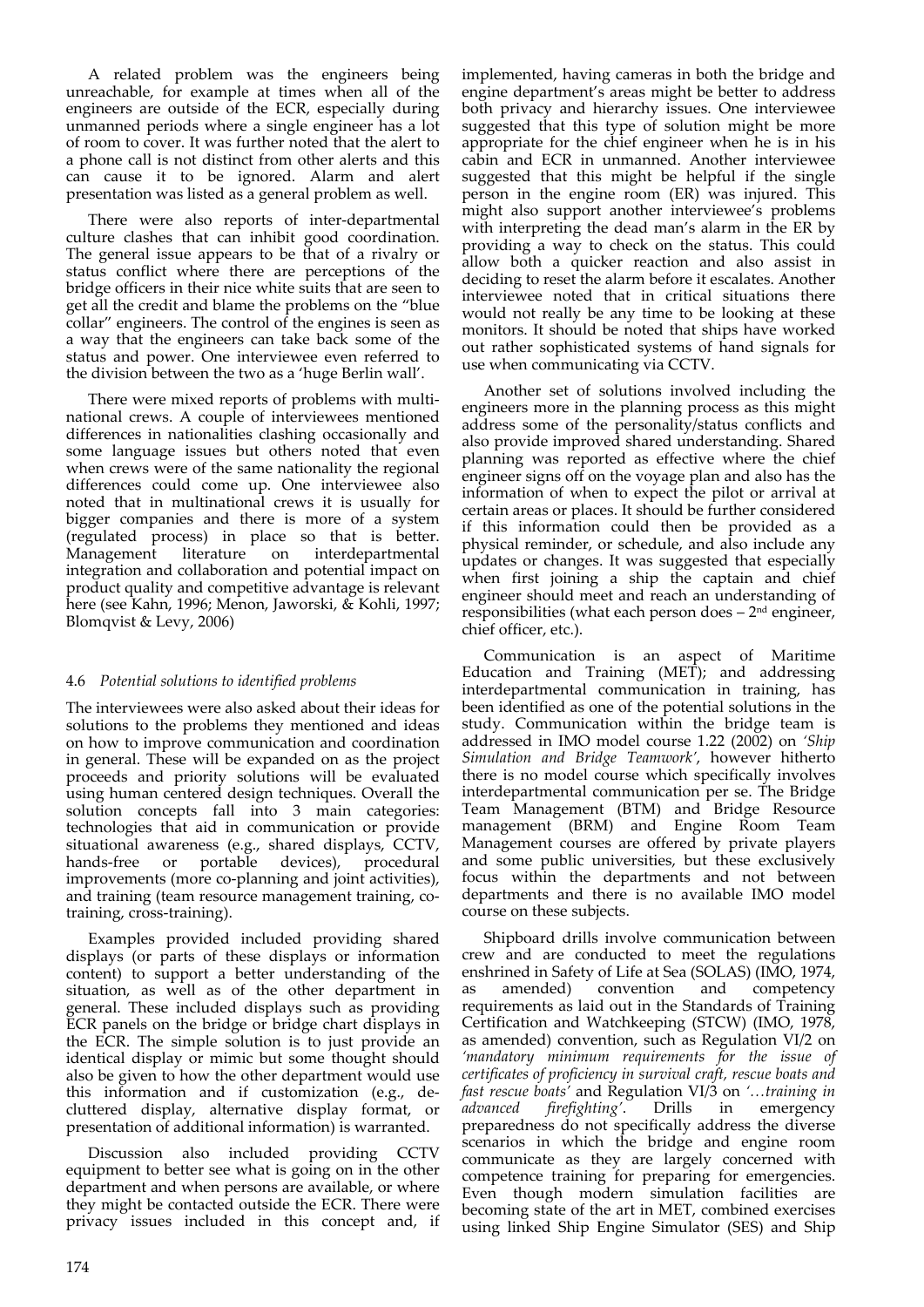Handling Simulator (SHS) is not the standard case yet (see Baldauf et al, 2015). The standard case is the stand‐alone use of an SES or SHS for training exercises specifically designed for engineers or navigators. Safety critical exercises belong to standard courses as well as to BRM/BTM courses, however communication problems between bridge and ECR are rarely addressed in such exercises.

The IMO Standard Marine Communication Phrases (SMCP) (2002) Section AII/2 lists *'Standard Engine Orders'*, however these telegraph orders are given, acted upon and confirmed by members of the bridge team and do not involve the engine room directly in verbal communication. The IMO SMCP (2002) briefly refers to communication phrases regarding *'briefing on operation of main engine and auxiliary equipment; …on pumping of fuel, ballast water etc.'* and *'briefing on special machinery events and repairs'* in sections  $\overline{B1/1.9}$ ,  $\overline{B1/1.10}$  and  $\overline{B1/1.11}$  respectively. However these phrases are very limited in the communication they cover. Interdepartmental communication is thus found wanting. From the interviews it can be gleaned that the training available currently does not adequately address communication aspects between the ECR and bridge team.

Communication has previously been identified in maritime accidents (see Schröder‐Hinrichs et al., 2012) and training in our study was also seen as a way to address some of the personality and communication issues enumerated by participants. This training could take the shape of including the engineers in some Bridge Resource Management (BRM) training or having more inclusive team management training for engineers, possibly combined with bridge officers as well. This training could also be additional cotraining, especially on emergency situations. The benefits of this were seconded by the Navy experience which includes co-training for scenarios such as fire, collisions, distress and emergency situations, and engine failure. The last type of training solution was cross‐training where bridge officers learn more about engine dynamics and management beyond the minimal training already provided and engineers learn more about ship handling. There was some discussion if the two control center positions might be combined in the future requiring this type of crosstraining and expertise. The authors argue for the utilization of the concept of *joint activity* in inter‐ departmental communication training to support favourable outcomes for the participants in the overall interest of the ship.

It was also suggested to consider further hands‐ free options for communications as both the bridge and ECR/ER are often busy trying to solve a problem or concentrating and therefore do not call and provide information. Automatic information (i.e., ship cloud) could also help with this and require no action from sender.

Another suggestion was to implement policy restricting engine room calls to business and important items to increase the urgency and tendency to prioritize answering when called.

One bridge officer interviewee suggested displaying a timetable for all the actions that the bridge requests from engine room and with a

notification when the action has been seen and completed. This was seen as a way to provide confirmation for both sides.

The ideas for solutions are being further investigated through additional interviews and methods to define scenarios of interest and how these, or other solutions, might support them. A concept for a high‐priority solution will be defined as this research task proceeds and further evaluated with end users.

#### 5 CONCLUSIONS AND FUTURE DIRECTIONS

The findings from the interviews with seafarers were used as the basis to inform one of the packages of the CyClaDes research project, which pertained to the *application of innovative ergonomic concepts*. The task in particular concentrated on performing a *crew‐centered design case study* of the communication and collaboration processes between the ship's bridge and the ECR. The findings revealed the tasks undertaken by the bridge and engine room personnel in context and revealed the inherent decision making required and the importance of having shared understanding for joint critical tasks. The findings also revealed the problems faced by personnel on‐board with respect to interdepartmental communication and gave initial ideas about the development of potential solutions.

The planned activities to follow in the research work, include: onboard observations; detailed discussions between the project team, especially with the seafarers to define pertinent scenarios, roles/tasks, required information, and key sub‐divisions; the development of a list of communication/coordination scenarios to focus design efforts on; an online survey to validate for each identified scenario, the information exchanged and to obtain a rating for the need for communication, frequency of problems experienced, and need for improvement that will be used to prioritize where to focus for solution concepts; and the development of solution concepts and potentially prototypes to test those concepts. Future research efforts will continue to iteratively develop and design potential solutions to facilitate inter‐departmental communication on‐board, while at the same time taking into account the barriers to implementation and ascertaining the viability of the developed solutions and encouraging uptake by undertaking prototype testing.

A secondary focus running concurrently is the evaluation of the applicability of the methods being used in the case study to maritime applications, identifying ways to improve their understandability, applicability and implementation by other maritime designers.

#### REFERENCES

Baldauf, M.; Schröder‐Hinrichs, J.‐U.; Kataria, A.; Benedict, K.; Tuschling, G. (2015). Multi‐dimensional Simulation in Team Training for Safety and Security in Maritime Transportation. *Journal of Transportation Safety & Security*, DOI: 10.1080/19439962.2014.996932